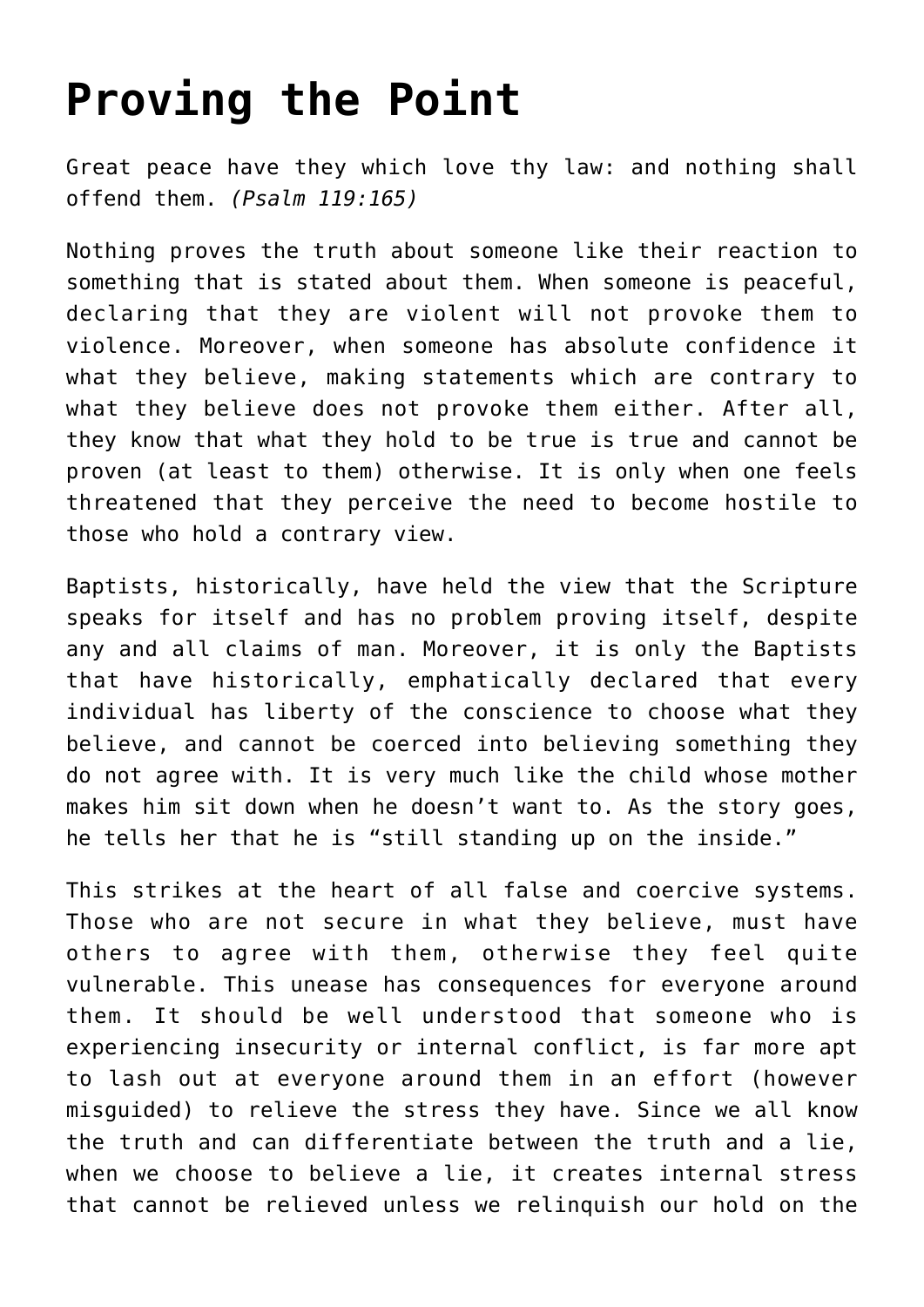lie we have chosen to believe.

In this the Scripture is clear:

And the LORD God said, Behold, the man is become as one of us, to know good and evil: and now, lest he put forth his hand, and take also of the tree of life, and eat, and live for ever: . . .*(Genesis 3:22)*

And again:

For the wrath of God is revealed from heaven against all ungodliness and unrighteousness of men, who hold the truth in unrighteousness; Because that which may be known of God is manifest in them; for God hath shewed *it* unto them. For the invisible things of him from the creation of the world are clearly seen, being understood by the things that are made, even his eternal power and Godhead; so that they are without excuse: Because that, when they knew God, they glorified *him* not as God, neither were thankful; but became vain in their imaginations, and their foolish heart was darkened. *(Romans 1:18-21)*

Hence, there can be internal stress and angst over what one knows to be true at the very core of their being, and what they have chosen to actually accept and live by. When the two differ, something has to give, else one is perpetually angry and tends to lash out whenever challenged. After all, if what they believed was indeed true, there would be internal peace and a confidence that cannot be challenged. Why lash out when you know that the challenge to what you believe is demonstrably false and a lie? Hence:

Great peace have they which love thy law: and nothing shall offend them. *(Psalm 119:165)*

Which brings us to the point of defending "God," and those who believe violence is necessary to defend their "God" from all challenges to his "deity" and position of authority.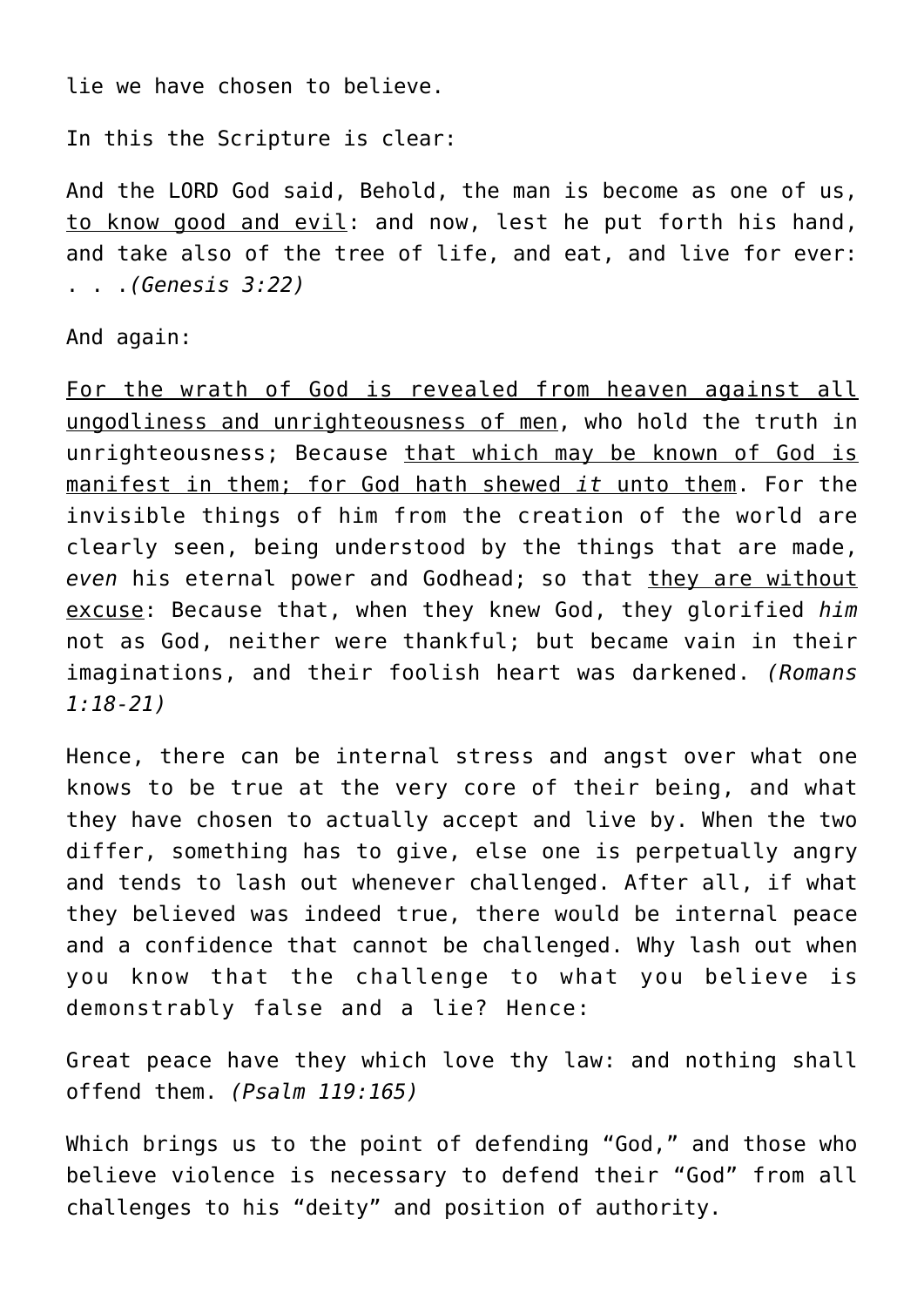This is not to say that one ought not argue for their "God," rather, it is to differentiate between simply arguing for who and what you perceive to be "God" and deciding that those disagreeing with you must be killed. There is, after all, a world of difference between those two positions. Scripturally, there is precedent to answer those who believe they must kill to defend their "God:"

And when the men of the city arose early in the morning, behold, the altar of Baal was cast down, and the grove was cut down that *was* by it, and the second bullock was offered upon the altar *that was* built. And they said one to another, Who hath done this thing? And when they enquired and asked, they said, Gideon the son of Joash hath done this thing. Then the men of the city said unto Joash, Bring out thy son, that he may die: because he hath cast down the altar of Baal, and because he hath cut down the grove that *was* by it. And Joash said unto all that stood against him, Will ye plead for Baal? will ye save him? he that will plead for him, let him be put to death whilst *it is yet* morning: if he *be* a god, let him plead for himself, because *one* hath cast down his altar. *(Judges 6:28-31)*

The truth is, Baal was not and is not God. Neither could it be proved that he is God as the failure at Mount Carmel demonstrates so very well:

And Elijah came unto all the people, and said, How long halt ye between two opinions? if the LORD *be* God, follow him: but if Baal, *then* follow him. And the people answered him not a word. Then said Elijah unto the people, I, *even* I only, remain a prophet of the LORD; but Baal's prophets *are* four hundred and fifty men. Let them therefore give us two bullocks; and let them choose one bullock for themselves, and cut it in pieces, and lay *it* on wood, and put no fire *under*: and I will dress the other bullock, and lay *it* on wood, and put no fire *under*: And call ye on the name of your gods, and I will call on the name of the LORD: and the God that answereth by fire,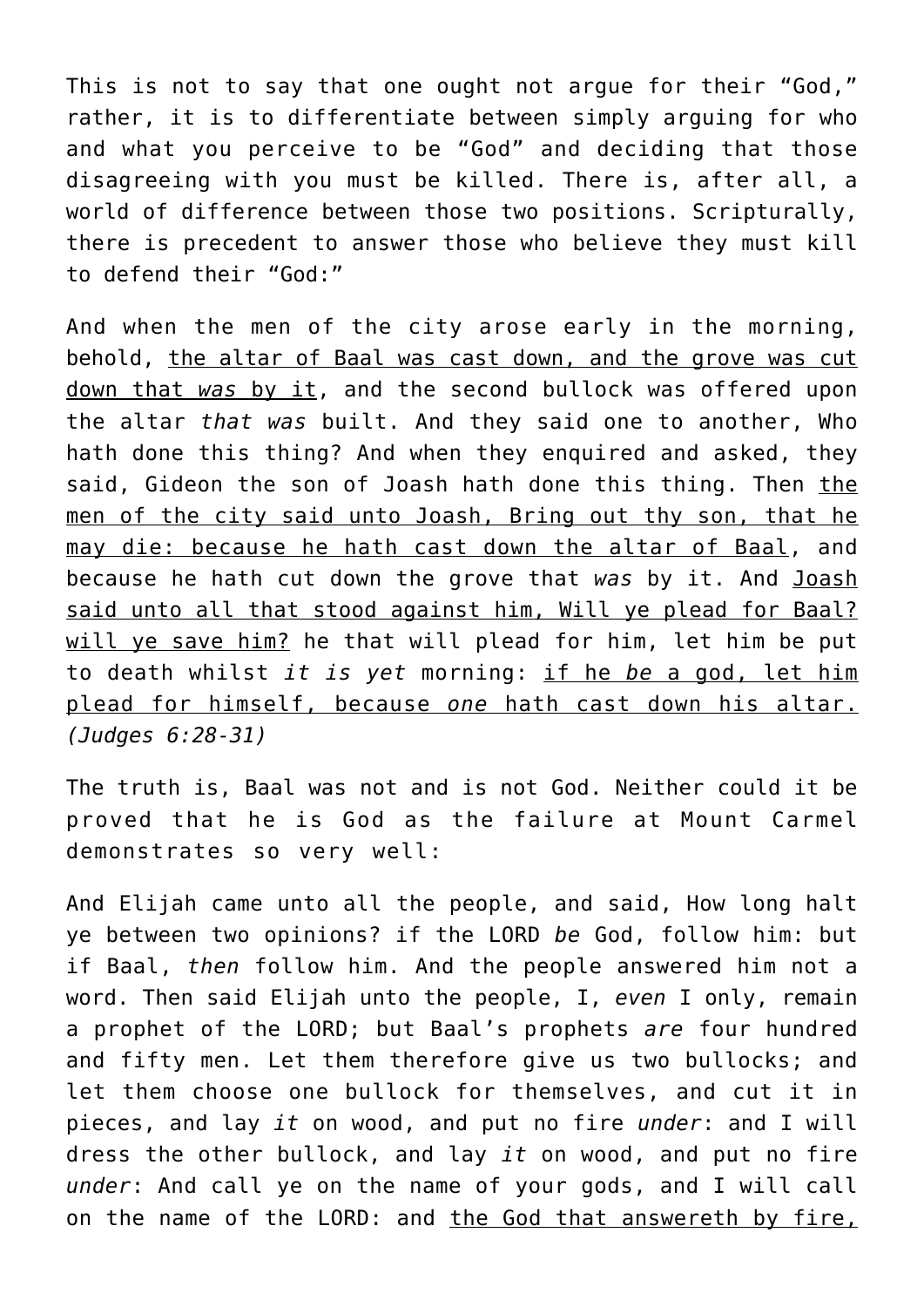let him be God. And all the people answered and said, It is well spoken. And Elijah said unto the prophets of Baal, Choose you one bullock for yourselves, and dress *it* first; for ye *are* many; and call on the name of your gods, but put no fire *under*. And they took the bullock which was given them, and they dressed *it*, and called on the name of Baal from morning even until noon, saying, O Baal, hear us. But *there was* no voice, nor any that answered. And they leaped upon the altar which was made. And it came to pass at noon, that Elijah mocked them, and said, Cry aloud: for he *is* a god; either he is talking, or he is pursuing, or he is in a journey, *or* peradventure he sleepeth, and must be awaked. And they cried aloud, and cut themselves after their manner with knives and lancets, till the blood gushed out upon them. And it came to pass, when midday was past, and they prophesied until the *time* of the offering of the *evening* sacrifice, that *there was* neither voice, nor any to answer, nor any that regarded. *(I Kings 18:21-29)*

However, the LORD God did indeed prove that He is the God:

And it came to pass at *the time of* the offering of the *evening* sacrifice, that Elijah the prophet came near, and said, LORD God of Abraham, Isaac, and of Israel, let it be known this day that thou *art* God in Israel, and *that* I *am* thy servant, and *that* I have done all these things at thy word. Hear me, O LORD, hear me, that this people may know that thou *art* the LORD God, and *that* thou hast turned their heart back again. Then the fire of the LORD fell, and consumed the burnt sacrifice, and the wood, and the stones, and the dust, and licked up the water that *was* in the trench. *(I Kings 18:36-38)*

Thus, if your "God" is indeed God, then he doesn't really need your (or another man's) help in dealing with those who oppose him. Indeed, if he is truly God, then he is the Author of reason, and reason should prevail, as He hath declared:

Come now, and let us reason together, saith the LORD: though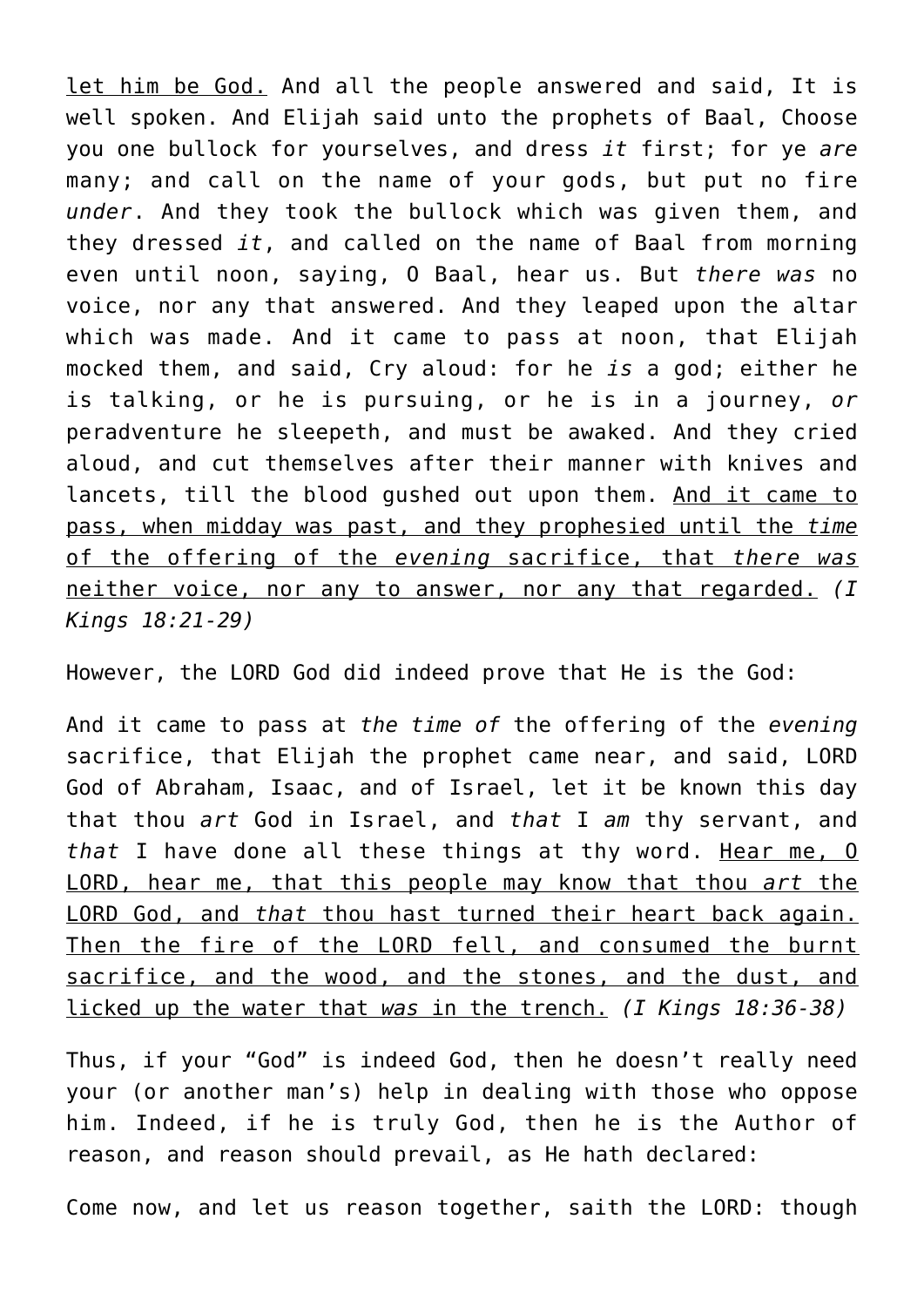your sins be as scarlet, they shall be as white as snow; though they be red like crimson, they shall be as wool. *(Isaiah 1:18)*

For those who sought to kill Gideon, and others like them, the reason they did so was to avoid having the lie about their god exposed. Their god cannot defend himself and reason with you, because he is not. Not only is he not god, but he really does not exist except in the deceived hearts of those who claim him (or her, as the case may be). To allow questioning of their god risks exposure as a fraud. This they cannot allow. Hence, they kill in defense of their god.

Which now brings us to the point of the recent upheavals in the Islamic world over perceived slights to Muhammad and Allah.

Back in 2008, a Dutch politician by the name of Geert Wilders produced a short film documenting verses in the Quran and the result of individuals following the instruction in those verses. The film is called "Fitna" which generally means "causing problems between people," which the followers of Islam tend to do – and all in the defense of their god and his prophet. The reaction to the film was, and is, telling. Just like the common excuse given over this most recent upheaval (the actual reasons are two: The continuing imprisonment of the Blind Sheik, and a drone strike which killed the No. 2 man in Al Qaeda), which is at best, a B-rated movie about Muhammad's excesses, the Muslims are offended that Muhammad is insulted and are demanding that everyone who does not believe in Allah and Muhammad be killed.

Now, to be fair, not everyone who carries the label of Muslim, is this way. In actuality, a great many "followers of Islam" are just like the followers of many other religions worldwide, it is a nominal thing that has very little to do with what they actually believe. They are Muslim because their parents were, it is the predominate religion in their area of the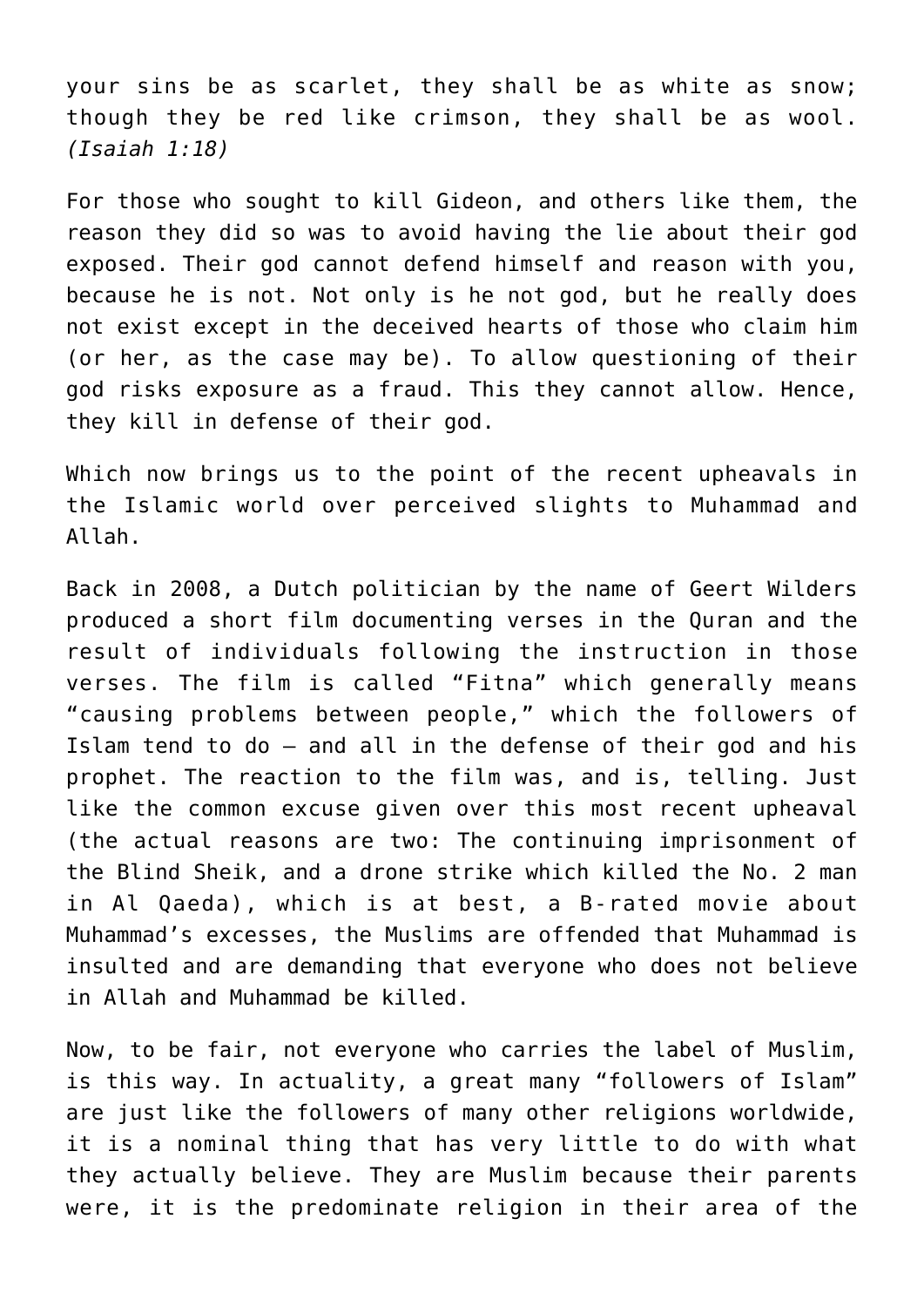world, etc, etc… and they really do not actually agree with everything stated in the Quran. As much as that fact may anger the purists of Islam, it is a cold, hard fact that most of the people in this world "go along to get along."

However, those individuals are not the definers and drivers of Islam. Rather, it is the "true believers," the ideologues, the diehards, the fundamentalists that drive the religion, that define it (as it is with any religion). They take the words of their book and put them into action. In them is the internal conflict the greatest and the offenses the most deeply felt. And herein lies the most telling evidence of what Islam actually is.

If Islam is truly a religion of peace, then in its most dedicated followers there will be no desire for reprisal when someone ignorantly portrays it as violent and Muhammad as a deceitful thug. Rather, there should be a shaking of the head and a desire to patiently instruct where that individual has gone wrong. After all, the "Founder" of Christianity taught those who opposed Him, and other than cleansing the Temple (twice), He never raised a hand against anyone. Instead, He looked to God to justify Him, knowing that everything He did was right:

For the Lord GOD will help me; therefore shall I not be confounded: therefore have I set my face like a flint, and  $\underline{I}$ know that I shall not be ashamed. *He is* near that justifieth me; who will contend with me? let us stand together: who *is* mine adversary? let him come near to me. Behold, the Lord GOD will help me; who *is* he *that* shall condemn me? lo, they all shall wax old as a garment; the moth shall eat them up. *(Isaiah 50:7-9)*

For what glory *is it*, if, when ye be buffeted for your faults, ye shall take it patiently? but if, when ye do well, and suffer *for it*, ye take it patiently, this *is* acceptable with God. For even hereunto were ye called: because Christ also